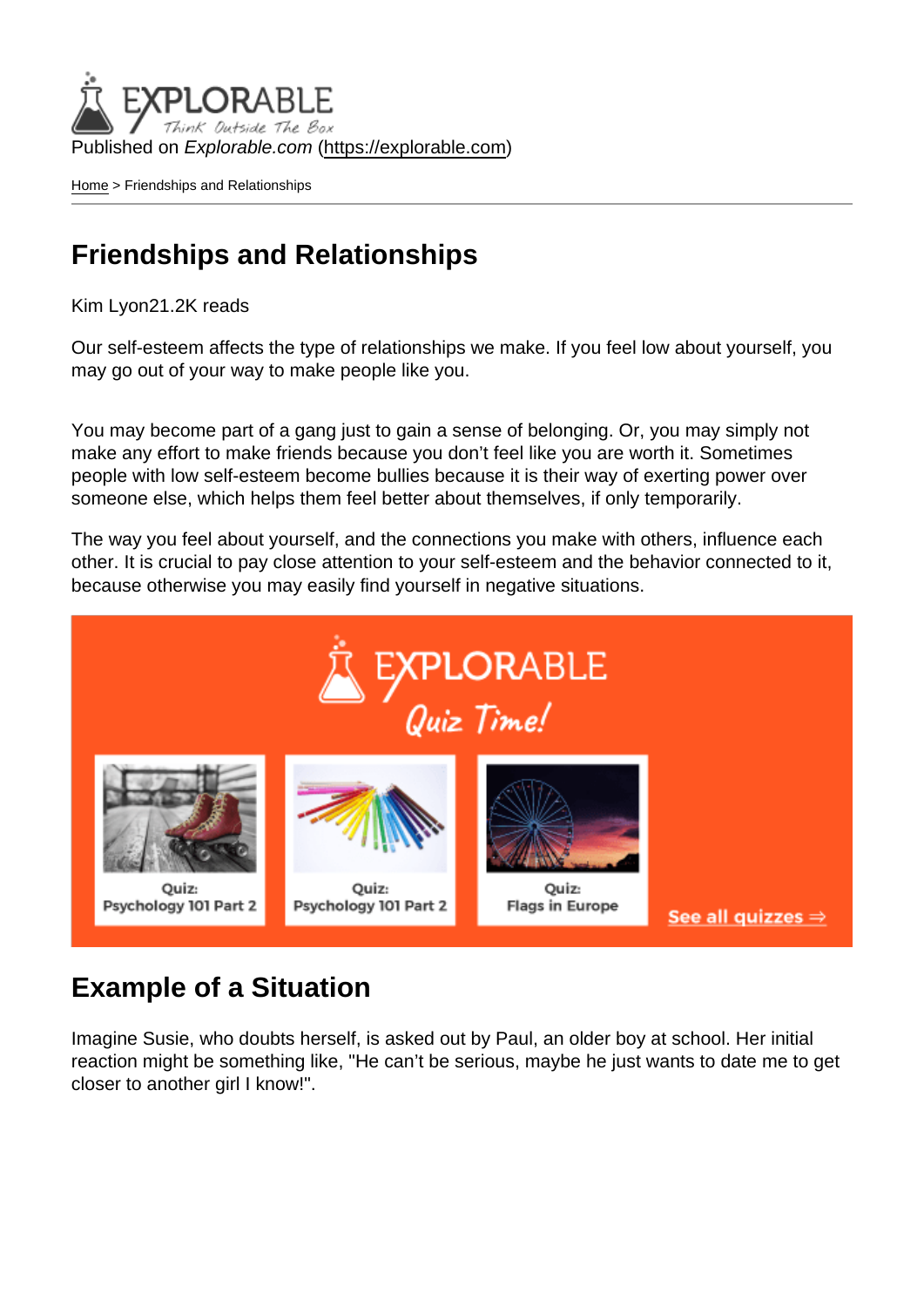However, he persuades her into it. Part of her is thrilled, but another part cannot stop questioning and criticizing. They go on a few dates and it becomes clear that Paul is looking to control someone.

In fact, he has a few self-esteem issues of his own, but he has something to prove. He grew up watching his father be in charge of his mother, bossing the family around and forcing subservience. Somehow he felt like this was an important part of being male. He told Susie what to do and even what to wear. Even though she didn't really like it, she still liked the idea that someone thought she was worthy enough to hang out with.

They continued to date, but became jealous of each other. Susie felt stuck. She didn't want to continue the relationship, but she didn't want to be alone either. She had come to depend on Paul for validating herself. Eventually Paul stopped contacting Susie, causing her self-esteem to plummet further. Susie determined that she would never date again, but at the same time desperately hoped that someone would want her.

#### **The Influence of Low Self-Esteem on Relationships**

As you can see, low self-esteem is problematic for healthy relationships. If one of the people does not like themselves, they tend to seek approval constantly from someone else, yet they also question that approval when they get it. They can't quite believe that anyone else can like them, so are always slightly suspicious of their partner.

This can lead to conflict. We generally think that others see us as we see ourselves. While a person with high self-esteem won't question why another person likes them, a person with lowself-esteem will. It's like a natural byproduct of doubting themselves. As a result, they tend to remain guarded in relationships, or they do things that jeopardize the relationship because they don't believe it will last anyway.

## **What About Non-Romantic Relationships?**

It doesn't have to be romances that have the potential to chip away at our self-esteem. Any relationship, even with an acquaintance, may perpetuate low self-esteem. Perhaps it is tempting to forgo making any friendships at all. However, no man is an island. We are wired to be social creatures, and part of being your own best friend is having the confidence to reach out to others when we need a hand.

## **Call to Action : You and Your Influences**

Consider the people in your life. How have they impacted your self-esteem? Think carefully about them and write down the influence of:

Your parents